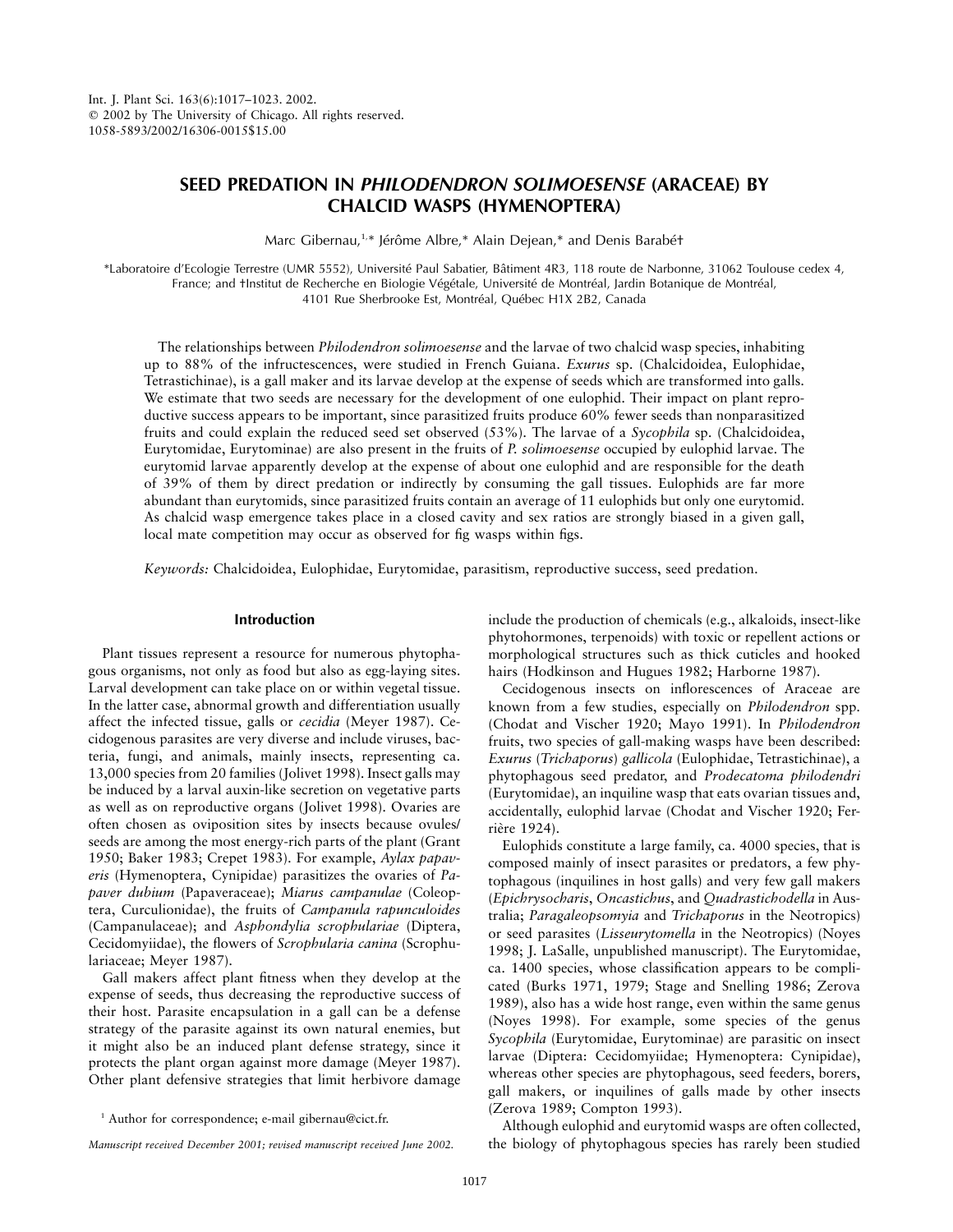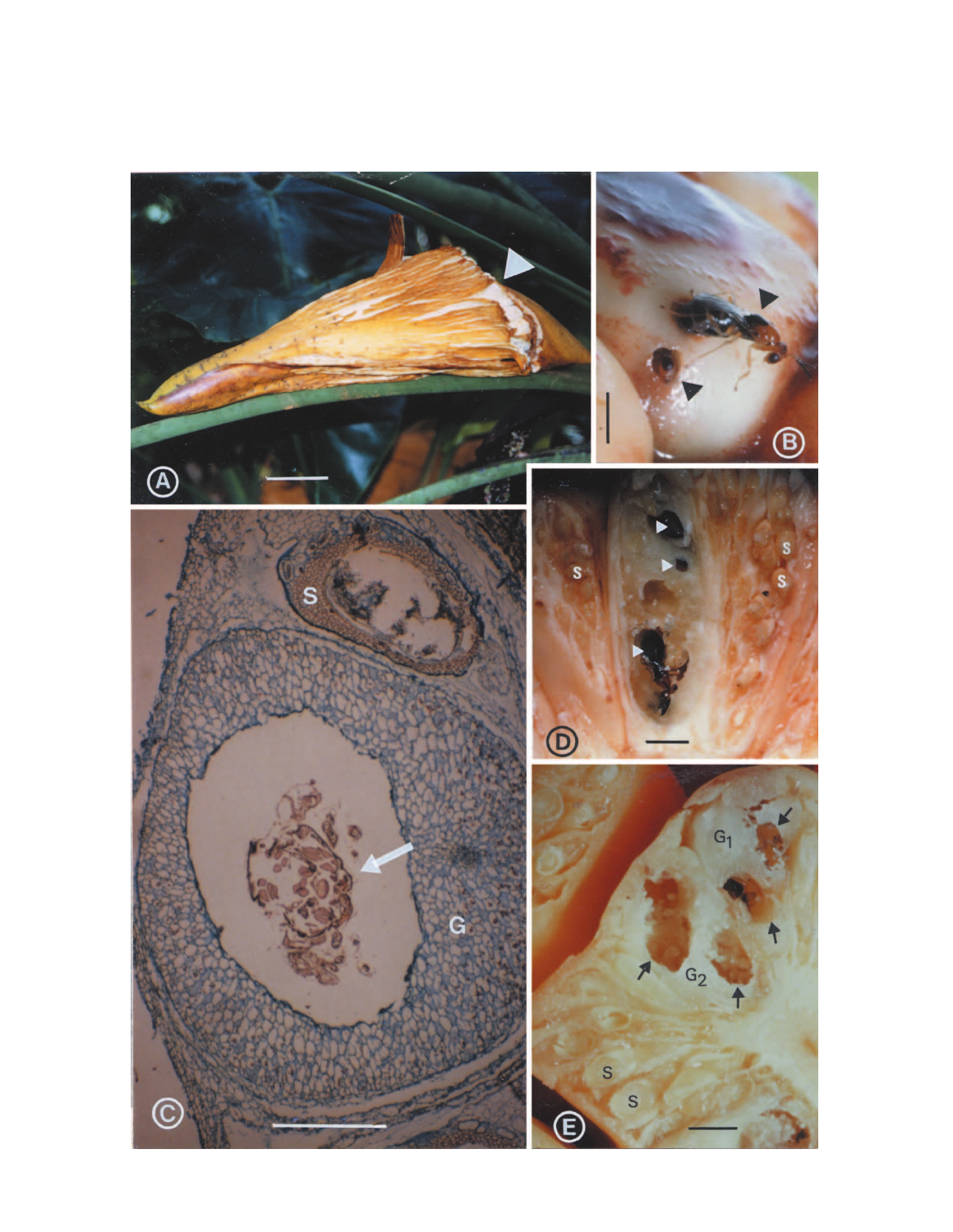(Uematsu and Yamashita 2000). For species developing in inflorescences, their impact on seed production has never been quantified, except for eurytomid species associated with *Ficus* (Compton et al. 1994; Kerdelhué et al. 2000). In this study, we provide data on seed predation in *Philodendron solimoesense* A. C. Smith by two chalcid wasps. First, we quantified the impact of seed predation on the reproduction of *P. solimoesense*. Second, we documented the life cycle of the two wasp species associated with the inflorescences of *P. solimoesense*.

# **Material and Methods**

This study was conducted in July 2000 in French Guiana. Three populations of *Philodendron solimoesense* were studied and collected along National Road 1 (kilometer points 92, 94.5, and 96.5). The plants used were originally hemiepiphytic individuals growing on trees that were cut down during the construction of the road in 1989 (Gibernau et al. 1999).

*Philodendron solimoesense* is a hemiepiphyte of terra firma or flooded (riverine) forests that can also be terrestrial on sandy soils in tropical and southern subtropical America. The large inflorescences (22–32 cm in length) develop sequentially from the base of each petiole during the reproductive phase. One mature individual can bear from one to 10 inflorescences during the flowering season. The inflorescence is constituted by a spike, the spadix, bearing small flowers enclosed in a fleshy bract, the spathe. The pistillate flowers occupy the lower portion of the spadix, whereas the male flowers are located on the upper portion. In the median portion of the spadix, there is a zone consisting of sterile male flowers. The inflorescence is closed during its entire development except for the 2 d of anthesis, when pollination is achieved by the scarab beetle *Cyclocephala colasi* (for further details, see Gibernau et al. 1999).

Two different chalcid wasps belonging to two families were found laying their eggs in *P. solimoesense* fruits: *Exurus* (*Tetrastichus*) aff. *gallicola* (Eulophidae: Tetrastichinae; J. LaSalle, personal communication) and *Sycophila* (*Prodecatoma*) sp. (Eurytomidae: Eurytominae; J.-Y. Rasplus, personal communication). The *Exurus* sp. may be moved to a new genus composed exclusively of phytophagous species (taxonomy in revision; J. LaSalle, personal communication). Eulophid female wasps laid their eggs during the 2 d of anthesis, when the inflorescence is receptive and open. They were frequently found dead, trapped in closed pollinated inflorescences, as the spathe closes up around the spadix after pollination. Specimens used for the preparation of microscopic slides and the photographs in figure 1 were collected in 1997 (voucher specimen: *Barabe´ 42* [MT]), along the National Road (kilometer point 96.5).

The frequency of chalcid wasps was estimated by counting

the proportion of infructescences parasitized among all the maturing infructescences ( $n = 52$ ) in the three populations. We observed oviposition by female wasps on seven receptive inflorescences in the field and wasp emergence from galls on six infructescences in the laboratory. The number of female flowers was counted on 48 receptive inflorescences, as were the number of berries on 40 mature infructescences. The fruits can be normal, aborted, or parasitized. Aborted fruits start their development but decay rapidly, whereas parasitized fruits develop normally except that they have gall(s) containing wasp larvae (M. Gibernau, J. Albre, A. Dejean, and D. Barabé, personal observation). Nine mature parasitized infructescences collected on three different plants in each studied population were fixed in alcohol before wasp emergence. From these infructescences, a total of 480 fruits without emergence holes were dissected under a stereomicroscope to determine the number of seeds, galls, eulophids, and eurytomids per fruit (see table 1 for sample sizes). Eulophids and eurytomids were counted within each gall of, respectively, 447 and 117 fruits. Fruits containing larvae were excluded from the analyses because identification was not always easy. Finally, we cut 28 fruits into transverse sections and 18 into longitudinal sections in order to determine the spatial distribution of seeds and galls.

For the anatomical observations of galls, parasitized fruits were dehydrated in a tertiary butanol series, embedded in paraffin at 56°C (paraplast tissue-embedding medium manufactured by Monoject Scientific, St. Louis). Sections 10 mm thick were cut on a rotary microtome (American Optical, model 820) and stained with safranin and astra blue.

Statistical analyses were performed using SYSTAT 8.0 software (SYSTAT 1998) except when mentioned otherwise. When necessary, data were log transformed. The relationships between the number of locules, seeds, galls, eulophids, and eurytomids were studied at different levels (fruit, locule, and gall) with linear regressions. The number of seeds in parasitized and nonparasitized fruits were also compared using a two-sample *t*-test.

On transverse sections, the observed distribution of galls and seeds, expressed by the number of locules between two successive galls or seeds, was compared to a theoretical random distribution (mean expected distance  $=$  number of locules/ number of galls or seeds) using a  $\chi^2$  test. On longitudinal sections, gall and seed positions (bottom, middle, or top of the fruit) were analyzed using a generalized linear model (GLIM 1986) with presence/absence data (binomial error) for the three considered positions.

#### **Results**

During seed and fruit development, both the spathe and the base of the spadix grow for at least 3 mo (D. Barabé, personal

**Fig. 1** *A*, Infructescence of *Philodendron solimoesence*. When the infructescence is fully mature, a circular zone of dehiscence appears at the base of the spathe (arrowhead). Bar = 5 cm. B, Detail of a mature fruit (e.g., berry) showing the emergence of two eulophids (arrowheads). Bar = 1 mm. *C*, Transversal section of a locule enclosing a gall (*G*) and a seed (*S*). A section of a eulophid is visible inside the gall cavity (arrow). Bar = 0.5 mm. D, Longitudinal section of a fruit showing a locule occupied by a gall containing several eulophids (arrowheads) and, on its right, a locule enclosing seeds  $(S)$ . Bar = 1 mm. E, Transversal section of a portion of fruit seeds  $(S)$  and galls enclosed in different locules. Note the presence of two adjacent galls  $(G1, G2)$ , each of them containing two cavities (arrows). Bar = 1 mm.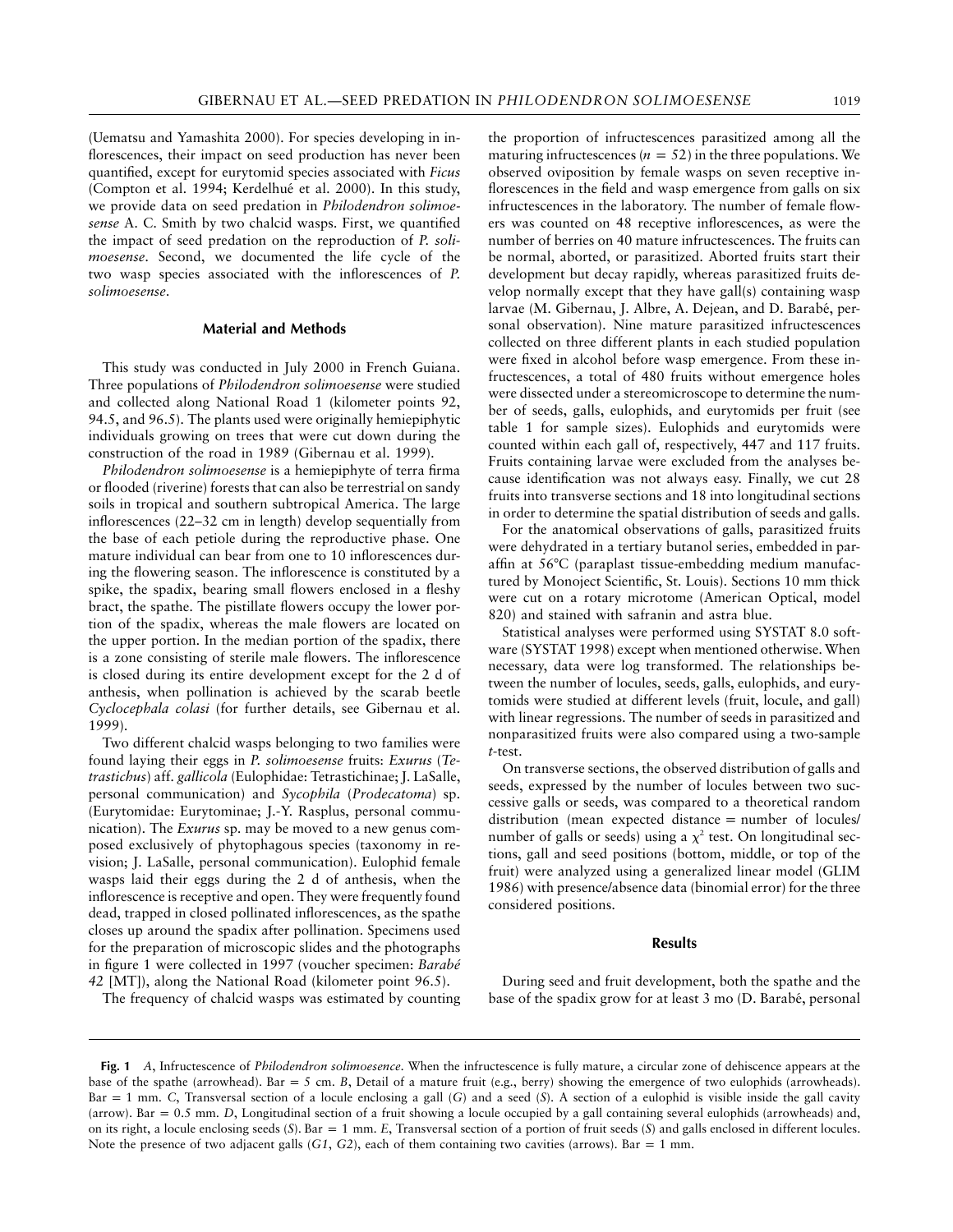| Mean (Numbers $\pm$ SD) of Locules, Seeds, Galls, Eulophids, and Eurytomids per Fruit (e.g., Berries) |                  |                  |                  |                   |                  |                 |                  |                  |            |                 |
|-------------------------------------------------------------------------------------------------------|------------------|------------------|------------------|-------------------|------------------|-----------------|------------------|------------------|------------|-----------------|
|                                                                                                       | Locules          |                  | Seeds            |                   | Galls            |                 | Eulophids        |                  | Eurytomids |                 |
|                                                                                                       | $\boldsymbol{n}$ | Mean             | $\boldsymbol{n}$ | Mean              | $\boldsymbol{n}$ | Mean            | $\boldsymbol{n}$ | Mean             | n          | Mean            |
| Nonparasitized                                                                                        |                  | $30.25 \pm 3.10$ | 46               | $133.5 \pm 50.63$ | 46               | $\cdots$        | 46               | $\cdots$         | 46         | $\cdots$        |
| Parasitized                                                                                           | 31               | $29.48 + 3.80$   | 157              | $52.60 \pm 55.30$ | 434              | $3.27 \pm 2.12$ | 99               | $11.03 \pm 9.17$ | 99         | $0.97 \pm 1.39$ |
| All                                                                                                   |                  | $29.57 + 3.70$   | 203              | $70.93 \pm 63.92$ | 480              | $2.96 \pm 2.24$ | 145              | $7.53 \pm 9.15$  | 145        | $0.66 \pm 1.23$ |

**Table 1**

Note.  $n =$  number of fruits taken from nine parasitized infructescences for each category count. The number of seeds was significantly higher in nonparasitized than in parasitized fruits ( $t = 9.42$ , df = 78, 6,  $P = 1.5 \times 10^{-14}$ ).

observation). When the fruits mature, the spathe color changes from green to orange, and finally the base of the spathe swells around the female flowers, forming a cavity. When the fruits are completely mature, the spathe splits at its base (fig. 1*A*), falling to the ground with the rotten male flowers and exposing the mature fruits to seed dispersers. The wasp larvae develop within galls formed by modified seeds present in the locules of the fruits (fig. 1*C*–1*E*). They complete their development before the fruit completes its maturation. The chalcid wasps emerge from their galls, in the spathe cavity, chewing an exit hole through the fruit wall (fig. 1*B*). As soon as the spathe base dehisces, the chalcid wasps fly away from the infructescence.

We observed two eurytomid females trying to oviposit from outside through the spathe wall into a recently closed pollinated inflorescence. We do not know whether they also lay their eggs when the spathe is receptive and open. In the laboratory, emerging wasps walked directly or flew toward the light source, exhibiting strong light attraction and ignoring other individuals. Wasp copulations were not observed, but they could take place after their emergence from the galls, within the closed and dark inflorescence cavity, before the splitting of the spathe.

The observed distributions of galls and seeds among the locules were not significantly different from a random distribution ( $\chi^2 = 5.7$ , df = 2, *P* = 0.057). Thus, there was no particular organization (i.e., aggregation, dispersion) between seeds and galls; 27.5% of the locules contained only gall(s), 30% only seeds, and 42.5% both gall(s) and seeds. Locules occupied entirely by galls and seeds are shown on transverse or longitudinal views in figure 1*D*, 1*E*. Moreover, the galls  $(x^2 = 0.24, df = 2, P = 0.88)$  and the seeds  $(x^2 = 3.21,$  $df = 2$ ,  $P = 0.20$ ) were equally frequent along the locule (top, middle, bottom). However, the position within the locule had a significant effect on the number of seeds present ( $F = 5.53$ ,  $df = 2,105$ ,  $P = 5 \times 10^{-3}$ ). Seeds were on the average about twice as numerous at the top of the locule as in the middle or at the bottom (0.54 vs. 0.29 and 0.17, respectively).

The number of female wasps laying their eggs in one inflorescence varied greatly from a few up to 120. Thus, the rate of ovule/seed parasitism varied highly from one inflorescence to another. We noted that 88% of the infructescences ( $n =$ 46) were parasitized by wasps. A high number of fruits  $(209 \pm 31)$  began to mature per infructescence, representing 88% of the receptive female flowers initially present (238  $\pm$ 38), but 27.6% ( $\pm$ 30.6) of these developing fruits aborted during infructescence maturation.

The parasitism rate per infructescence varied greatly among samples, from zero to totally parasitized fruits, with a mean rate of  $31\% \pm 25\%$  (55%  $\pm 33\%$  when excluding nonparasitized infructescences). On average, a nonaborted fruit contained 30 locules, in which 71 seeds and three galls developed (table 1). The number of locules had no significant effect on the number of mature seeds per fruit  $(P = 0.32)$ , whereas it was negatively correlated with the number of galls  $(r^2 =$ 0.19,  $F = 8.44$ ,  $df = 1, 36$ ,  $P = 0.006$  and eulophids  $(r^2 =$ 0.18,  $F = 6.46$ ,  $df = 1, 30$ ,  $P = 0.016$ ). The number of seeds was significantly higher in nonparasitized than in parasitized fruits (133.5  $\pm$  50.6 vs. 52.0  $\pm$  55.2; table 1). Moreover, there was a negative linear regression between the number of seeds and the number of galls per fruit (fig. 2) and also per locule (fig. 3). These results indicate that galls, and thus eulophids, developed at the expense of the seeds.

Eulophids were far more abundant than eurytomids. A parasitized fruit contained an average of 11 eulophids and one eurytomid (table 1), and only 42% of the fruits parasitized by eulophids contained eurytomid(s). Galls also contained more eulophids  $(2.2 \pm 2.1)$  than eurytomids  $(0.22 \pm 0.43)$ . The number of eulophids significantly decreased with an increasing number of eurytomids within each gall (fig. 4). These results indicate that eurytomids develop at the expense of eulophids, by direct parasitism (i.e., they are parasitoids) or indirect competition for plant tissue (i.e., they are inquilines). In addition, eulophid remains, e.g., heads or pieces of cuticle, were regu-



**Fig. 2** Relationship between the number of seeds per fruit (mean  $\pm$  SE) according to the number of galls present in the fruit;  $n = 205$  fruits from nine infructescences  $(r^2 = 0.85, F = 80.6,$  $df = 1, 203, P = 2.3 \times 10^{-11}$ .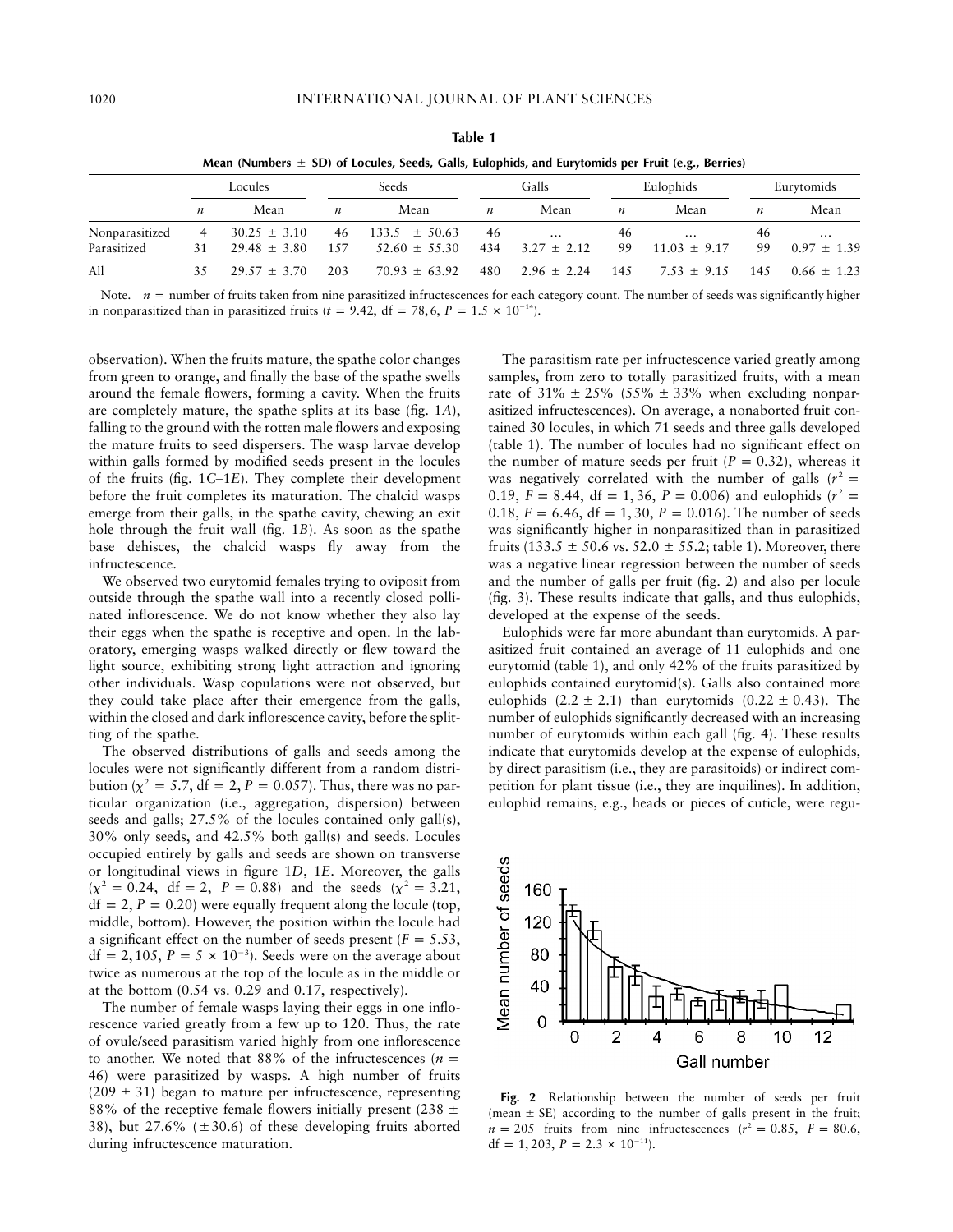

**Fig. 3** Negative relationship between the number of seeds (mean  $\pm$  SE) and the number of galls per locule ( $r^2 = 0.31$ ,  $F =$ 15.9, df = 1,35,  $P = 3.2 \times 10^{-4}$ ;  $n =$  number of fruits collected from nine infructescences in each category.

larly found in galls ( $n = 26$ ). Some of these remains (19%) were observed in galls containing no eurytomid; however, a eurytomid larva occupied an adjacent gall of the same fruit. Finally, the mean sex ratios per fruit appeared to be close to 0.5 for eulophids  $(0.55 \pm 0.28)$  as well as for eurytomids  $(0.47 \pm 0.45)$ , but sex ratios were not normally distributed for both species (one-sample Kolmogorov-Smirnov test:  $P =$  $3 \times 10^{-5}$  and  $P = 0.023$ , respectively) with one sex being predominant in a given gall.

## **Discussion**

The seeds of *Philodendron solimoesense* appear to have been heavily damaged by the seed parasite wasp, *Exurus* sp. A fruit of *P. solimoesense* can potentially produce ca. 150 seeds, five in each of the 30 locules (Mayo 1991); in accordance with this estimation, an average of 133 seeds was found in nonparasitized fruits. Phytophagous larvae strongly reduced seed sets as parasitized fruits produced 60% fewer seeds than nonparasitized fruits (table 1). We estimated that one eulophid develops on the average at the expense of about two seeds. Parasitized fruits mature thus on the average only one-third of their potential seed production (Mayo 1991). Hence, chalcid wasp larvae have a highly negative impact on the reproduction of *P. solimoesense* and may be the first responsible for the low seed set observed (39%–53%). This seed destruction occurs through the direct consumption of the seeds by wasp larvae of the eulophid. But spatial competition among galls and seeds may also occur, as a gall is on average 17 times larger than a seed. Galls may thus prevent seed development and enlargement.

Eulophids develop at the expense of seeds; however, eurytomid development depends on eulophid presence. First, eurytomids are always found in fruits containing eulophids. Second, there is a negative linear regression between the number of eurytomids and the number of eulophids per gall. We estimated that 39% of the eulophid larvae are eaten by the larvae of an inquiline eurytomid. Moreover, eurytomid larvae are able to move to neighboring galls by chewing holes in order to attack eulophids in other galls (J. Albre, personal observation). This behavior may explain the presence of eulophid remains found in empty galls, e.g., without eurytomids. Thus, *Syco-* *phila* sp. may be either a eulophid predator, as are most eurytomid species, or an inquiline parasite, as proposed by Chodat and Vischer (1920). In fact, in several other *Philodendron* species, eurytomid wasps were found to share galls with eulophids, and this system appears to be comparable (Chodat and Vischer 1920). Even if the species may differ, the genera of both the plant parasite and the wasp parasite are the same.

As in all the Hymenoptera, eulophid and eurytomid females are able to control the sex of their progeny and thus the sex ratio of their clutches (Werren 1987; Uematsu and Yamashita 2000). Even if the mean sex ratio per fruit is close to 0.5 for both species, the sex ratio of a given gall is strongly biased toward one sex. Moreover, the emergence of the chalcid wasps takes place in a closed cavity formed at the base of the spathe of *P. solimoesense*. This situation may be comparable to figs and fig wasps. The emergence and mating of fig pollinators take place in the fig cavity before dispersion. In this enclosed system, local mate competition (LMC) between males can occur (Greeff 1996; Kathuria et al. 1999). Thus, if chalcid wasps also mate in the spathe cavity, LMC could also occur. Further studies are necessary to assess whether copulations really occur within the spathe cavity.

Insects ovipositing on inflorescences of Araceae have already been documented for pollinating and nonpollinating flies (Drosophilidae, Chloropidae, Phoridae, and Neurochaetidae). This is particularly the case in *Alocasia macrorrhiza* (Shaw et al. 1982), *Alocasia odora* (Yafuso 1993, 1994), *Colocasia esculenta* (Carson and Okada 1982), *Dieffenbachia oerstedii* (Valerio 1984), *Peltandra virginica* (Patt et al. 1995), and *Xanthosoma robusta* (Tsacas and Chassagnard 1992). A *Tyloderma* sp. (Coleoptera, Curculionidae) has also been observed laying its eggs in small holes on the outer surface of the spathe of *P. solimoesense*, but the consequences for fruit and seed maturation were not assessed (Gibernau et al. 1999). It appears from these studies that the fly larvae develop in the decaying tissue of the male portion of the spadix, apparently without affecting seed production, even if in some cases adults emerge by making holes in the spathe. Thus, none of them appear to be seed predators, contrary to the chalcid wasps found on *Philodendron* (Chodat and Vischer 1920; this study).



**Fig. 4** Negative relationship between the number of eulophids (mean  $\pm$  SE) and the number of eurytomids present within each gall  $(r^2 = 0.05, F = 22.05, df = 1,445, P < 10^{-5}$ ; *n* = number of fruits collected from nine infructescences in each category.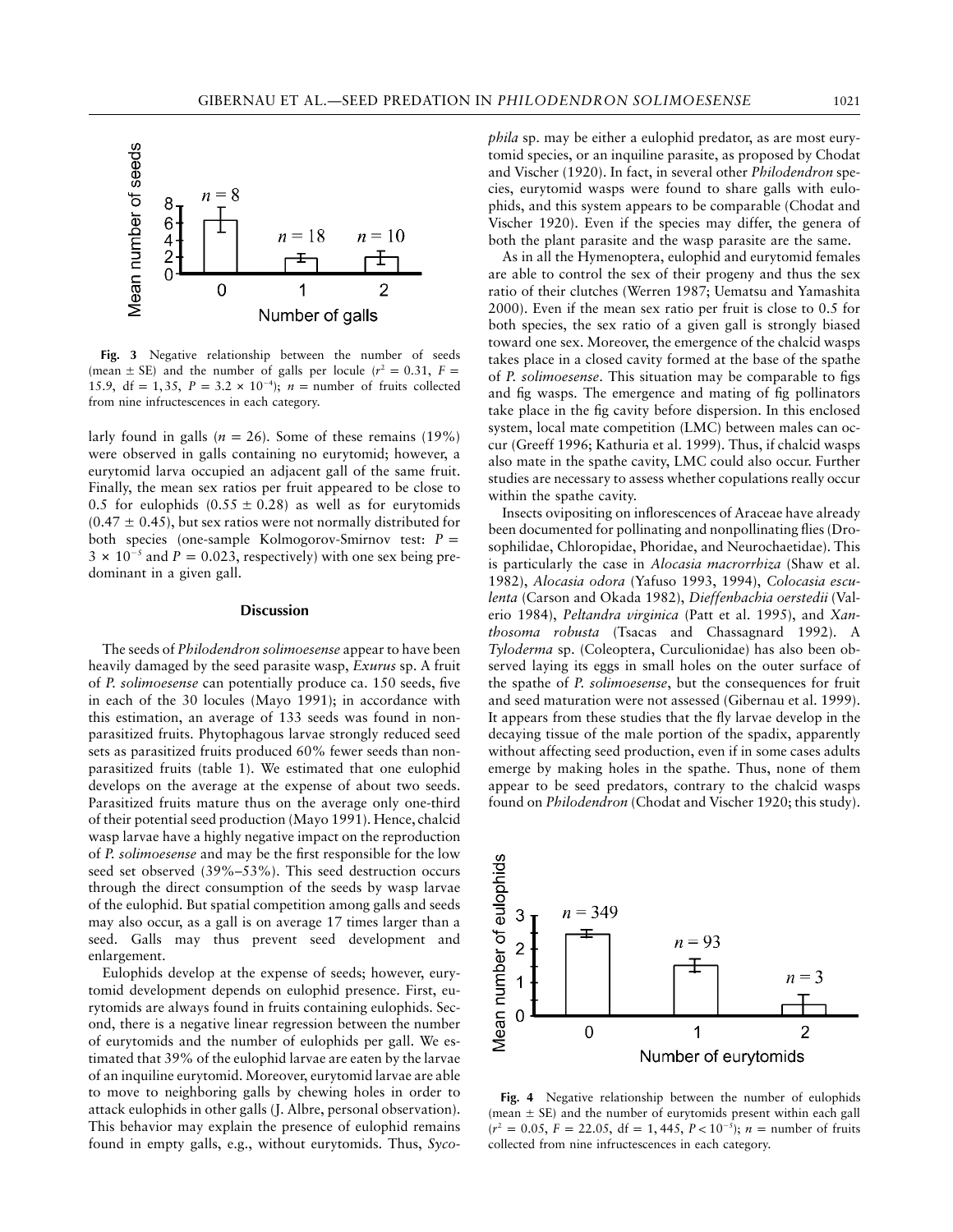In some inflorescences of *A. macrorrhiza*, holes near the base of berries with damage to the enclosed seed were observed, but the agent was not determined (Shaw et al. 1982).

Araceae seeds may frequently be attacked by insects even if this phenomenon is poorly documented. Defensive mechanisms such as calcium oxalate raphides, needle-like trichosclereids, persistent perianth, sclerified pericarp, and wrapped spathes appear to be diversified and widespread within the Araceae family (Madison 1979). They may have evolved in order to protect the developing seeds. In *Philodendron,* the protection of developing fruits appears to be mainly ensured by the persistent leathery spathe wrapped around the spadix and the production of a liquid that fills the spathe cavity (Madison 1979). Another defensive mechanism may be the number of locules. Species of the subgenus *Meconostigma* have eight to 30 locules, whereas species of the subgenus *Philodendron* have only four to 12 locules per fruit (Mayo 1989). Such a high number of locules in the subgenus *Meconostigma* may have evolved in response to seed parasitism (Mayo 1991). Our data are consistent with this hypothesis because the number of locules per fruit in *P. solimoesense* (fig. 1*E*), which belongs to the subgenus *Meconostigma*, is high (22–38; average of 30). Moreover, we found a negative relationship between the number of locules and the number of eulophids or galls per fruit.

Further studies are needed to assess how frequent and diverse seed parasites are in Araceae. How efficient are the defensive mechanisms and which one has evolved against a given parasite? Araceae appears to be potentially a good model for studying the coevolution between seed parasites and seed plant protection. At least in *P. solimoesense*, eulophids appear to exert a selective pressure on seed protection because they have a major negative effect on seed production, and thus on plant reproduction, leading to a strongly reduced seed set.

## **Acknowledgments**

We are grateful to the Laboratoire Environnement de Petit Saut (EDF-CNEH), Kourou, French Guiana, for logistical help. We thank one anonymous referee and Judith Bronstein for their constructive comments and Andrea Dejean for English corrections on the manuscript. We also thank Jean-Yves Rasplus (Institut National de la Recherche Agronomique, Ballarguet, France) for the eurytomid identification and John LaSalle (Commonwealth Scientific and Industrial Research Organization, Canberra) for the eulophid identification and for allowing us to read an unpublished manuscript. A special thanks to Nicole Brossard, who prepared the anatomical sections of the fruits for microscopy.

## **Literature Cited**

- Baker HG 1983 An outline of the history of anthecology, or pollination biology. Pages 7–28 *in* L Real, ed. Pollination biology. Academic Press, Orlando, Fla.
- Burks BD 1971 A synopsis of the genera of the family Eurytomidae (Hymenoptera: Chalcidoidea). Trans Am Entomol Soc 97:1–89.
- 1979 Families Eurytomidae and Eulophidae. Pages 835-860 and 967–1022 *in* KV Krombein, PD Hurd, Jr, DR Smith, BD Burks, eds. Catalog of Hymenoptera in America north of Mexico. Vol 1. Smithsonian Institution Press, Washington, D.C.
- Carson HL, T Okada 1982 Ecology and evolution of flower-breeding pomace flies of New Guinea (Diptera: Drosophilidae). Entomol Gen 8:13–16.
- Chodat R, W Vischer 1920 La végétation du Paraguay. Imprimerie Jent, Geneva.
- Compton SG 1993 One way to be a fig. Afr Entomol 1:151–158.
- Compton SG, JY Rasplus, AB Ware 1994 African fig wasp parasitoid communities. Pages 343–368 *in* BA Hawkins, W Sheehan, eds. Parasitoid community ecology. Oxford University Press, Oxford.
- Crepet WL 1983 The role of insect pollination in the evolution of the angiosperms. Pages 29–50 *in* L Real, ed. Pollination biology. Academic Press, Orlando, Fla.
- Ferrière C 1924 Chalcidiens du Paraguay. Ann Soc Entomol Fr 93: 1–21.
- Gibernau M, D Barabé, P Cerdan, A Dejean 1999 Beetle pollination of *Philodendron solimoesense* (Araceae) in French Guiana. Int J Plant Sci 160:1135–1143.
- GLIM 1986 GLIM: generalised linear interactive modelling 3.77. Royal Statistical Society, London.
- Grant V 1950 The protection of the ovules in flowering plants. Evolution 4:179–201.
- Greeff JM 1996 Alternative mating strategies, partial sibmating and split sex ratios in haplodiploid species. J Evol Biol 9:855–869.
- Harborne JB 1987 Chemical signals in the ecosystem. Ann Bot 60: 39–57.
- Hodkinson ID, MK Hugues 1982 Insect herbivory. Chapman & Hall, London.
- Jolivet P 1998 Interrelationship between insects and plants. CRC, Boca Raton, Fla.
- Kathuria P, JM Greeff, SG Compton, KN Ganeshaiah 1999 What fig wasp sex ratios may not tell us about sex allocation strategies. Oikos 87:520–530.
- Kerdelhué C, JP Rossi, JY Rasplus 2000 Comparative community ecology studies on old world figs and fig wasps. Ecology 81: 2832–2849.
- Madison M 1979 Protection of developing seeds in Neotropical Araceae. Aroideana 2:52–61.
- Mayo SJ 1989 Observations of gynoecial structure in *Philodendron* (Araceae). Bot J Linn Soc 100:139–172.
- ——— 1991 A revision of *Philodendron* subgenus *Meconostigma* (Araceae). Kew Bull 46:601–681.
- Meyer J 1987 Plant galls and gall inducers. Borntraeger, Berlin.
- Noyes JS 1998 Catalogue of the Chalcidoidea of the world. CD-ROM. Expert Center for Taxonomic Information, Amsterdam.
- Patt JM, JC French, C Schal, J Lech, TG Hartman 1995 The pollination biology of Tuckahoe, *Peltandra virginica* (Araceae). Am J Bot 82:1230–1240.
- Shaw DE, BK Cantrell, KJ Houston 1982 *Neurochaeta inversa* McAlpine (Diptera: Neurochaetidae) and seed set in *Alocasia macrorrhiza* (L.) G. Don (Araceae) in southeast Queensland. Proc Linn Soc NSW 106:67–82.
- Stage GI, RR Snelling 1986 The subfamilies of Eurytomidae and systematics of the subfamily Heimbrinae (Hymenoptera: Chalcidoidea). Nat Hist Mus Los Angel Cty Contrib Sci 375:1–17.
- SYSTAT 1998 Systat for Windows Statistics, version 8.0 ed. SPSS, Chicago.
- Tsacas L, MT Chassagnard 1992 Les relations *Araceae*-*Drosophili*dae: Drosophila aracea une espèce anthophile associée à l'aracée